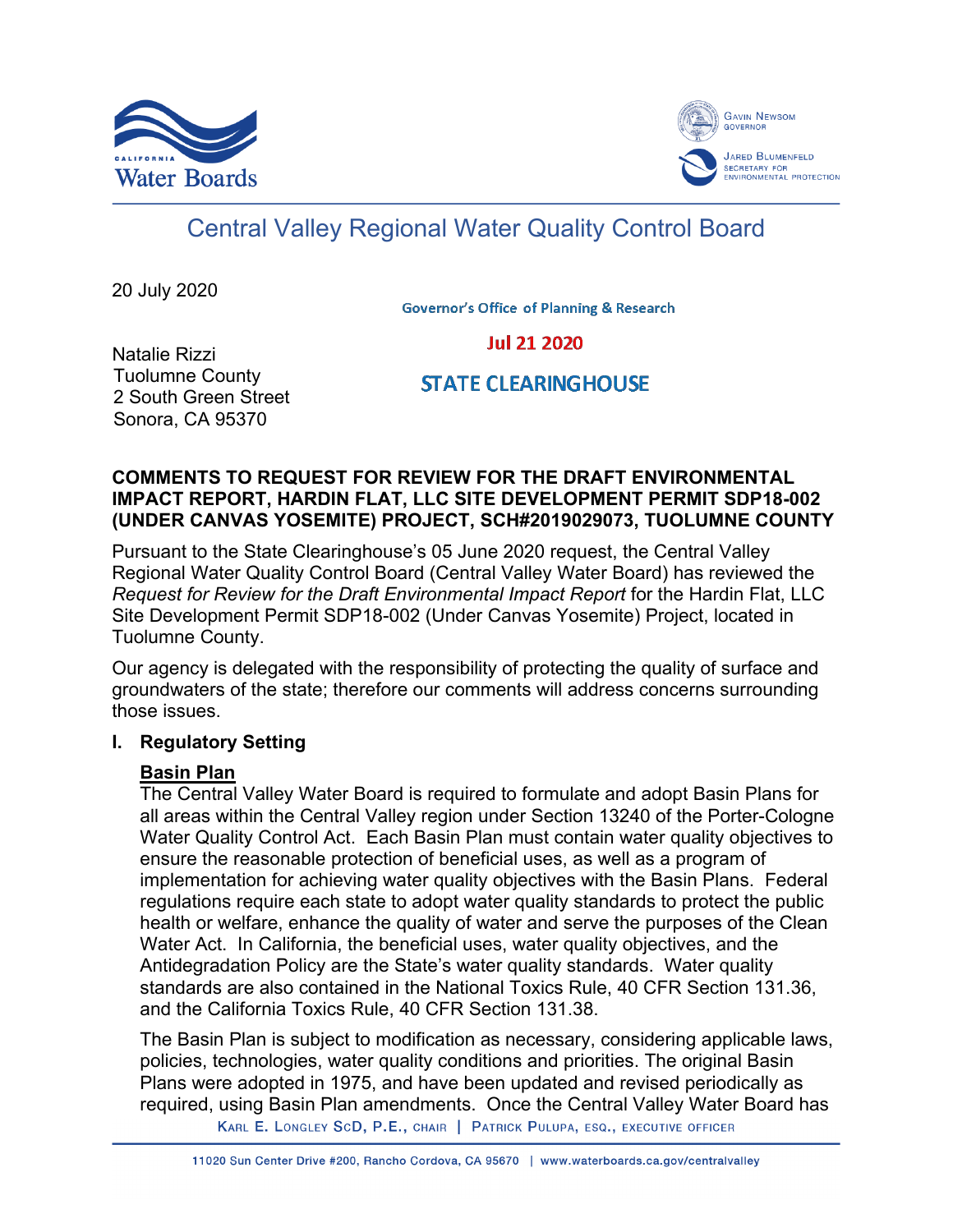Hardin Flat, LLC Site Development  $-2$  - 20 July 2020 Permit SDP18-002 (Under Canvas Yosemite) Project Tuolumne County

adopted a Basin Plan amendment in noticed public hearings, it must be approved by the State Water Resources Control Board (State Water Board), Office of Administrative Law (OAL) and in some cases, the United States Environmental Protection Agency (USEPA). Basin Plan amendments only become effective after they have been approved by the OAL and in some cases, the USEPA. Every three (3) years, a review of the Basin Plan is completed that assesses the appropriateness of existing standards and evaluates and prioritizes Basin Planning issues. For more information on the *Water Quality Control Plan for the Sacramento and San Joaquin River Basins*, please visit our website:

[http://www.waterboards.ca.gov/centralvalley/water\\_issues/basin\\_plans/](http://www.waterboards.ca.gov/centralvalley/water_issues/basin_plans/)

## **Antidegradation Considerations**

All wastewater discharges must comply with the Antidegradation Policy (State Water Board Resolution 68-16) and the Antidegradation Implementation Policy contained in the Basin Plan. The Antidegradation Implementation Policy is available on page 74 at:

https://www.waterboards.ca.gov/centralvalley/water\_issues/basin\_plans/sacsjr\_2018 05.pdf

In part it states:

*Any discharge of waste to high quality waters must apply best practicable treatment or control not only to prevent a condition of pollution or nuisance from occurring, but also to maintain the highest water quality possible consistent with the maximum benefit to the people of the State.*

*This information must be presented as an analysis of the impacts and potential impacts of the discharge on water quality, as measured by background concentrations and applicable water quality objectives.*

The antidegradation analysis is a mandatory element in the National Pollutant Discharge Elimination System and land discharge Waste Discharge Requirements (WDRs) permitting processes. The environmental review document should evaluate potential impacts to both surface and groundwater quality.

#### **II. Permitting Requirements**

# **Construction Storm Water General Permit**

Dischargers whose project disturb one or more acres of soil or where projects disturb less than one acre but are part of a larger common plan of development that in total disturbs one or more acres, are required to obtain coverage under the General Permit for Storm Water Discharges Associated with Construction Activities (Construction General Permit), Construction General Permit Order No. 2009-009- DWQ. Construction activity subject to this permit includes clearing, grading, grubbing, disturbances to the ground, such as stockpiling, or excavation, but does not include regular maintenance activities performed to restore the original line, grade, or capacity of the facility. The Construction General Permit requires the development and implementation of a Storm Water Pollution Prevention Plan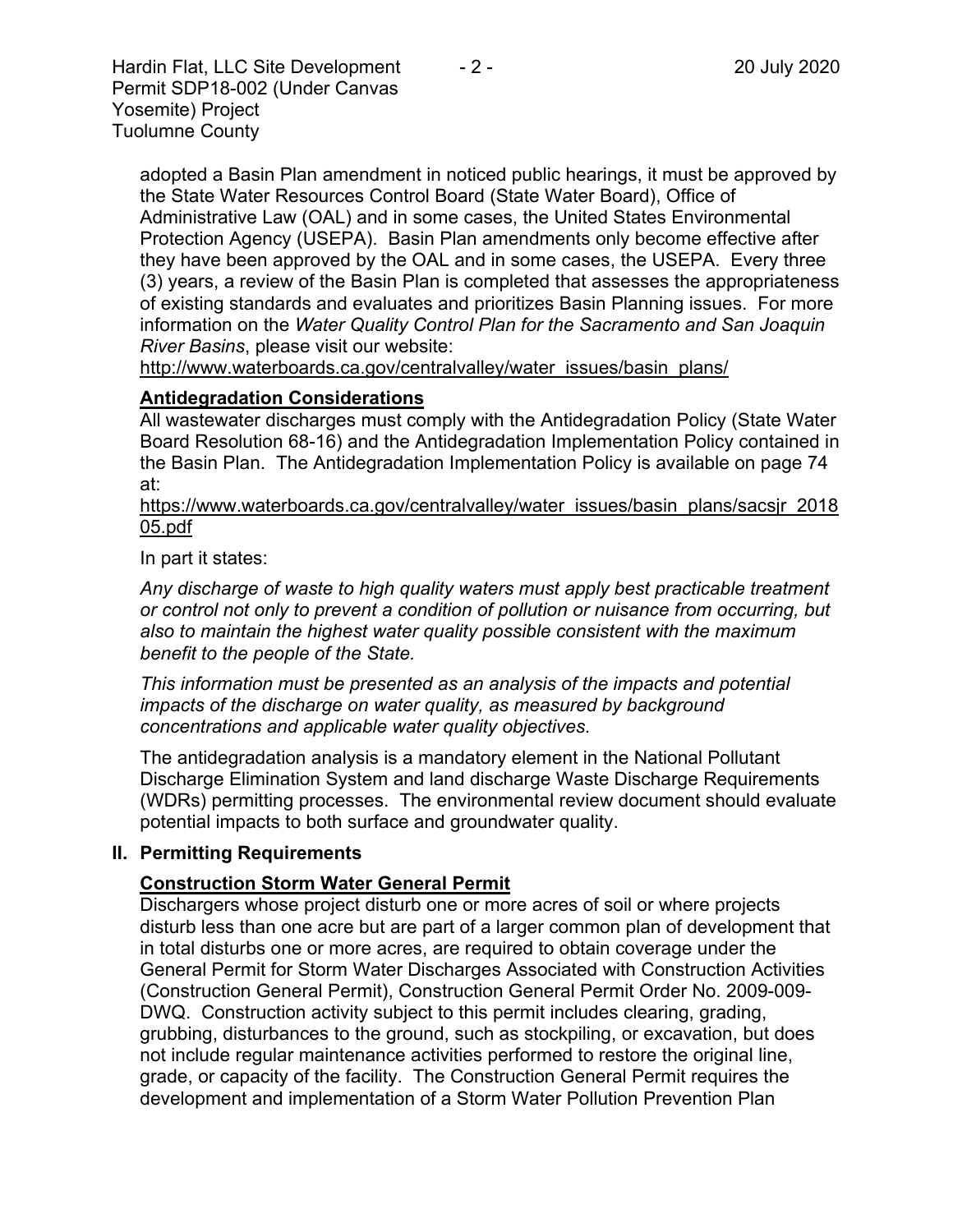(SWPPP). For more information on the Construction General Permit, visit the State Water Resources Control Board website at:

[http://www.waterboards.ca.gov/water\\_issues/programs/stormwater/constpermits.sht](http://www.waterboards.ca.gov/water_issues/programs/stormwater/constpermits.shtml) [ml](http://www.waterboards.ca.gov/water_issues/programs/stormwater/constpermits.shtml)

## **Industrial Storm Water General Permit**

Storm water discharges associated with industrial sites must comply with the regulations contained in the Industrial Storm Water General Permit Order No. 2014- 0057-DWQ. For more information on the Industrial Storm Water General Permit, visit the Central Valley Water Board website at:

http://www.waterboards.ca.gov/centralvalley/water\_issues/storm\_water/industrial\_ge neral\_permits/index.shtml

## **Clean Water Act Section 404 Permit**

If the project will involve the discharge of dredged or fill material in navigable waters or wetlands, a permit pursuant to Section 404 of the Clean Water Act may be needed from the United States Army Corps of Engineers (USACE). If a Section 404 permit is required by the USACE, the Central Valley Water Board will review the permit application to ensure that discharge will not violate water quality standards. If the project requires surface water drainage realignment, the applicant is advised to contact the Department of Fish and Game for information on Streambed Alteration Permit requirements. If you have any questions regarding the Clean Water Act Section 404 permits, please contact the Regulatory Division of the Sacramento District of USACE at (916) 557-5250.

#### **Clean Water Act Section 401 Permit – Water Quality Certification**

If an USACE permit (e.g., Non-Reporting Nationwide Permit, Nationwide Permit, Letter of Permission, Individual Permit, Regional General Permit, Programmatic General Permit), or any other federal permit (e.g., Section 10 of the Rivers and Harbors Act or Section 9 from the United States Coast Guard), is required for this project due to the disturbance of waters of the United States (such as streams and wetlands), then a Water Quality Certification must be obtained from the Central Valley Water Board prior to initiation of project activities. There are no waivers for 401 Water Quality Certifications. For more information on the Water Quality Certification, visit the Central Valley Water Board website at:

https://www.waterboards.ca.gov/centralvalley/water\_issues/water\_quality\_certificatio n/

#### **Waste Discharge Requirements – Discharges to Waters of the State**

If USACE determines that only non-jurisdictional waters of the State (i.e., "nonfederal" waters of the State) are present in the proposed project area, the proposed project may require a Waste Discharge Requirement (WDR) permit to be issued by Central Valley Water Board. Under the California Porter-Cologne Water Quality Control Act, discharges to all waters of the State, including all wetlands and other waters of the State including, but not limited to, isolated wetlands, are subject to State regulation. For more information on the Waste Discharges to Surface Water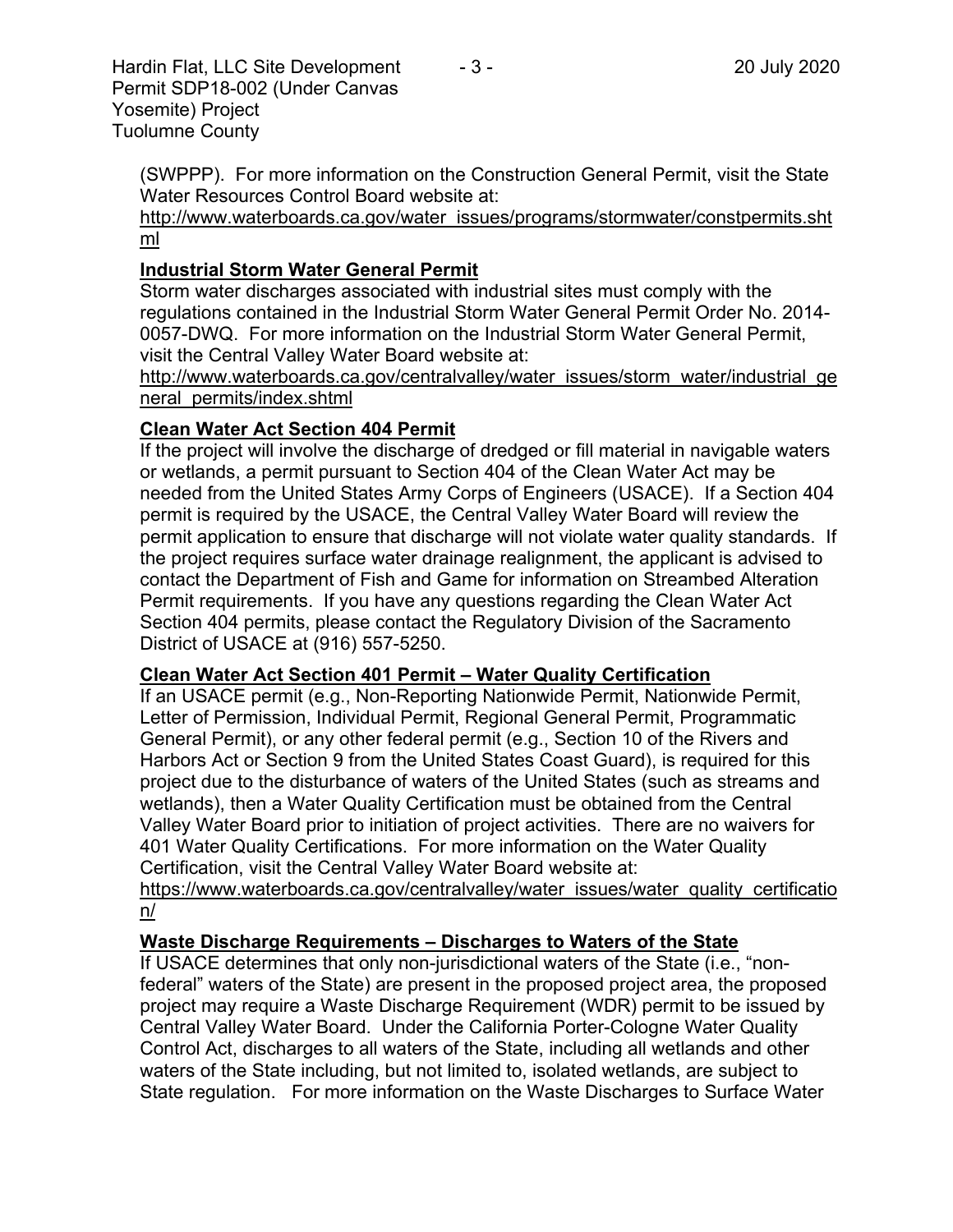NPDES Program and WDR processes, visit the Central Valley Water Board website at:https://www.waterboards.ca.gov/centralvalley/water\_issues/waste\_to\_surface\_wat er/

Projects involving excavation or fill activities impacting less than 0.2 acre or 400 linear feet of non-jurisdictional waters of the state and projects involving dredging activities impacting less than 50 cubic yards of non-jurisdictional waters of the state may be eligible for coverage under the State Water Resources Control Board Water Quality Order No. 2004-0004-DWQ (General Order 2004-0004). For more information on the General Order 2004-0004, visit the State Water Resources Control Board website at:

https://www.waterboards.ca.gov/board\_decisions/adopted\_orders/water\_quality/200 4/wqo/wqo2004-0004.pdf

## **Waste Discharge Requirements – Discharges to Land**

Pursuant to the State Board's Onsite Wastewater Treatment Systems Policy, the regulation of the septic system may be regulated under the local agency's management program.

For more information on waste discharges to land, visit the Central Valley Water Board website at:

http://www.waterboards.ca.gov/centralvalley/water\_issues/waste\_to\_land/index.shtm l

# **Dewatering Permit**

If the proposed project includes construction or groundwater dewatering to be discharged to land, the proponent may apply for coverage under State Water Board General Water Quality Order (Low Threat General Order) 2003-0003 or the Central Valley Water Board's Waiver of Report of Waste Discharge and Waste Discharge Requirements (Low Threat Waiver) R5-2018-0085. Small temporary construction dewatering projects are projects that discharge groundwater to land from excavation activities or dewatering of underground utility vaults. Dischargers seeking coverage under the General Order or Waiver must file a Notice of Intent with the Central Valley Water Board prior to beginning discharge.

For more information regarding the Low Threat General Order and the application process, visit the Central Valley Water Board website at:

http://www.waterboards.ca.gov/board decisions/adopted orders/water quality/2003/ wqo/wqo2003-0003.pdf

For more information regarding the Low Threat Waiver and the application process, visit the Central Valley Water Board website at:

https://www.waterboards.ca.gov/centralvalley/board\_decisions/adopted\_orders/waiv ers/r5-2018-0085.pdf

# **Limited Threat General NPDES Permit**

If the proposed project includes construction dewatering and it is necessary to discharge the groundwater to waters of the United States, the proposed project will